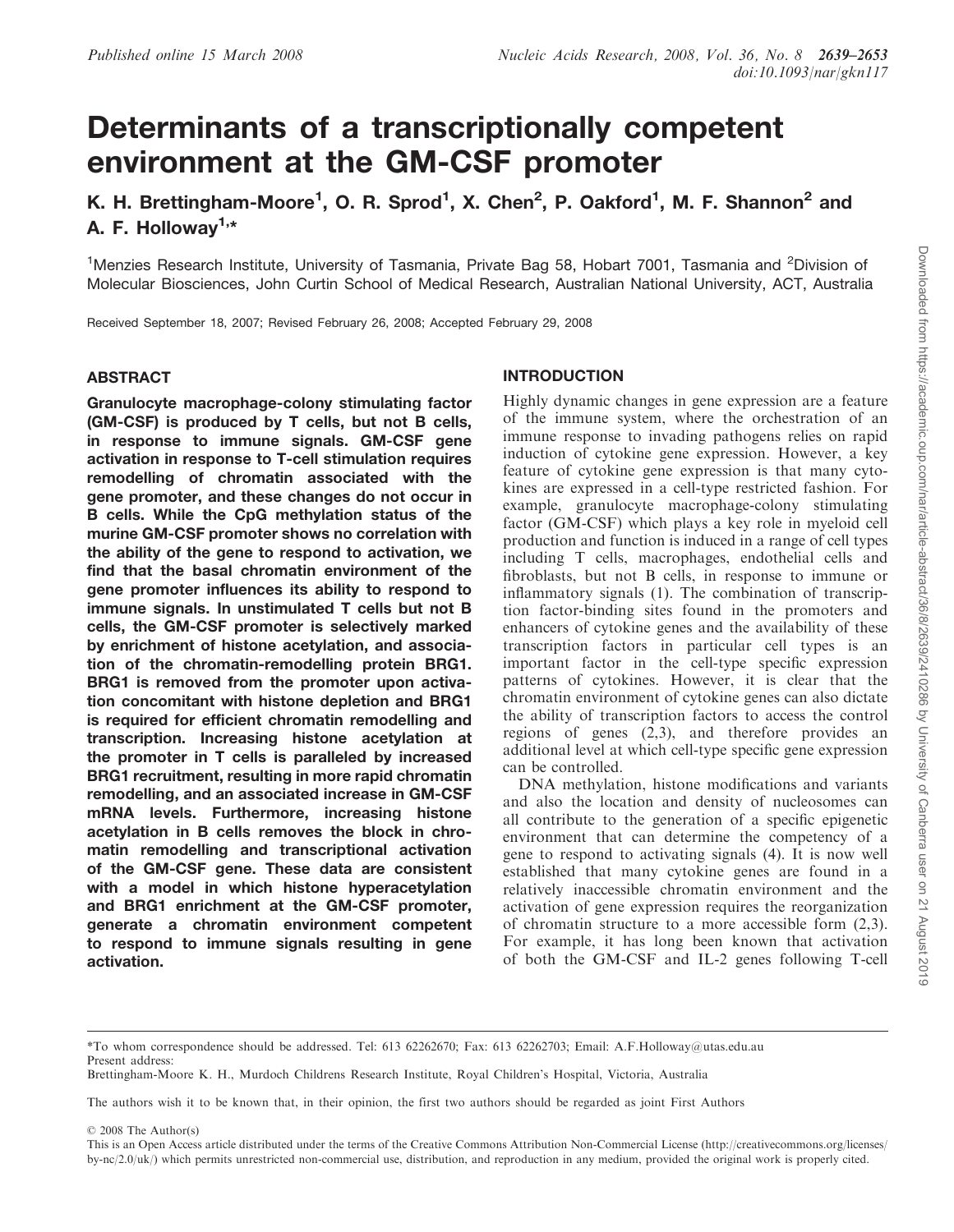activation is accompanied by the appearance of DNase I hypersensitive (DH) sites in promoter and enhancer regions (5–7). The appearance of these DH sites correlates well with the ability of the GM-CSF gene to be activated in different cell types (8), and therefore it is likely that these chromatin remodelling events contribute to the celltype specificity of gene expression. It is now clear that the appearance of DH sites across the IL-2 promoter and GM-CSF promoter and enhancer reflect highly localized changes in chromatin structure, involving the selective disruption of one or two nucleosomes  $(9-12)$ , and these events were recently shown to involve the depletion of histones from these regions  $(13,14)$ . However, the mechanisms involved in eviction of histones from the GM-CSF and IL-2 promoters in response to T-cell activating signals remain to be elucidated. Furthermore, it is not clear how these histones are specifically targeted for depletion in T cells and whether they are differentially marked in particular cell types to enable their remodelling.

Changes in chromatin structure which facilitate gene activation can be brought about by two general mechanisms. First, histone proteins are subject to a range of modifications, including acetylation, phosphorylation and methylation, which may alter higher order chromatin structure directly or act as binding sites for non-histone proteins that are able to modify chromatin structure and function (15,16). The association of histone acetylation with gene activation has been well documented at many individual genes, e.g. (17,18) as well as in a number of genome-wide studies (19–21). Secondly, a number of different complexes that are able to harness the energy from ATP hydrolysis to remodel nucleosomes have been described (22). The best characterized of these is the SWI/ SNF complex, which has been implicated in the activation of a number of inducible genes. For example, the SWI/SNF complex is required for the activation of the myogenin gene during myoD-induced muscle differentiation (23) and has been demonstrated to contribute to activation of a number of pro-inflammatory genes following macrophage activation (24).

The importance of histone modifications and chromatin remodelling complexes in bringing about changes in chromatin structure is now well established and the precise series of events involved in remodelling nucleosomes to facilitate inducible gene transcription are understood in detail for several genes. The best described of these are the response of the IFN- $\beta$  gene to viral infection, and the yeast Pho5 and Pho8 genes to low phosphate concentrations. In both these cases, changes in chromatin structure are facilitated by stimulus-driven local increases in histone acetylation and recruitment of the SWI/SNF remodelling complex (25–28).

Activation of the GM-CSF cytokine gene in response to T-cell activating stimuli is accompanied by the selective depletion of histones from the promoter (13), reminiscent of that observed at the Pho5 promoter (29,30). Here we demonstrate a role for local histone acetylation and the SWI/SNF ATPase BRG1 in activation of the murine GM-CSF gene. However, in contrast to the genes described above, BRG1 is not recruited to the promoter in response to T-cell activating signals, but rather is poised

at the GM-CSF promoter in unstimulated EL-4 T cells. Similarly, histone acetylation does not increase at the GM-CSF promoter in response to T-cell activation, but is already enriched at the GM-CSF promoter in unstimulated T cells. These marks are not present at the GM-CSF promoter in B cells, in which gene expression is not inducible. These data suggest that both BRG1 and histone acetylation are involved in generating a transcriptionally competent environment at the GM-CSF promoter and this environment contributes to the cell-type specific expression of GM-CSF in immune cells.

## MATERIALS AND METHODS

## Plasmids

The BRG1 construct pBJ5-BRG1K/R was provided by Dr G. Crabtree and the mouse GM-CSF constructs, AOGM and pGM0.2, were provided by Dr P. Cockerill, and have been described previously (31,32).

## Cell culture

Murine EL-4 T cells were cultured in RPMI as described previously (9). Murine A20 and WEHI231 B cells were cultured in DMEM supplemented with 10% fetal bovine serum (JRH Biosciences, USA), 2 mM L-glutamine (CSL, Australia),  $100 \text{ U/ml}$  penicillin,  $100 \mu\text{g/ml}$  streptomycin (CSL) and 0.05 mM 2-mercaptoethanol (Sigma-Aldrich, USA) at  $37^{\circ}$ C and  $5\%$  CO<sub>2</sub>. Cells were stimulated with 20 ng/ml phorbol 12-myristate 13-acetate (PMA, Boehringer Mannheim, Germany) and  $1 \mu M$  calcium ionophore (A23187; Sigma–Aldrich). Cells were pretreated with 200 ng/ml trichostatin A (TSA, Sigma– Aldrich) for 4–16h, and were treated with 2-deoxy-5azacytidine (Sigma–Aldrich) at  $0.25 \mu M$  for 24 h, at which point the treatment was removed and the cells grown for a further 24 h.

Primary cells were extracted from the spleens of 8-weekold male C57B6 mice. Spleens were homogenized, and leucocytes were then isolated by density gradient centrifugation in Lympholyte®-M (Cedarlane, USA) according to manufacturer's instructions.  $CD4^+$  T cells and  $CD19^+$ B cells were magnetically separated from the leucocytes using CD4 (L3T4) or CD19 MicroBeads and MS MACS<sup>®</sup> columns (Miltenyi Biotec, Germany) following the manufacturer's instructions. Cells were cultured in DMEM supplemented with 10% fetal bovine serum (JRH Biosciences), 2 mM L-glutamine (CSL), 100 U/ml penicillin,  $100 \mu\text{g/ml}$  streptomycin (CSL),  $1 \text{ mM}$  sodium pyruvate, 10 mM HEPES (Sigma–Aldrich) and 0.05 mM 2-mercaptoethanol (Sigma–Aldrich) at  $37^{\circ}$ C and  $5\%$  CO<sub>2</sub>. Cells were stimulated as described above for cell lines.

## Transfection and luciferase reporter assay

EL-4 and A20 cells  $(4.5 \times 10^6)$  were transfected with 5 µg of pGL3-Control (Promega, USA) or  $10 \mu$ g of GM0.2 plasmid at  $270 \text{ V}$  and  $975 \mu \text{F}$  using a Bio-Rad Gene Pulser X Cell as previously described (33). At 24h posttransfection, cells were stimulated with PMA and calcium ionophore for 8 h. Protein was isolated, quantitated by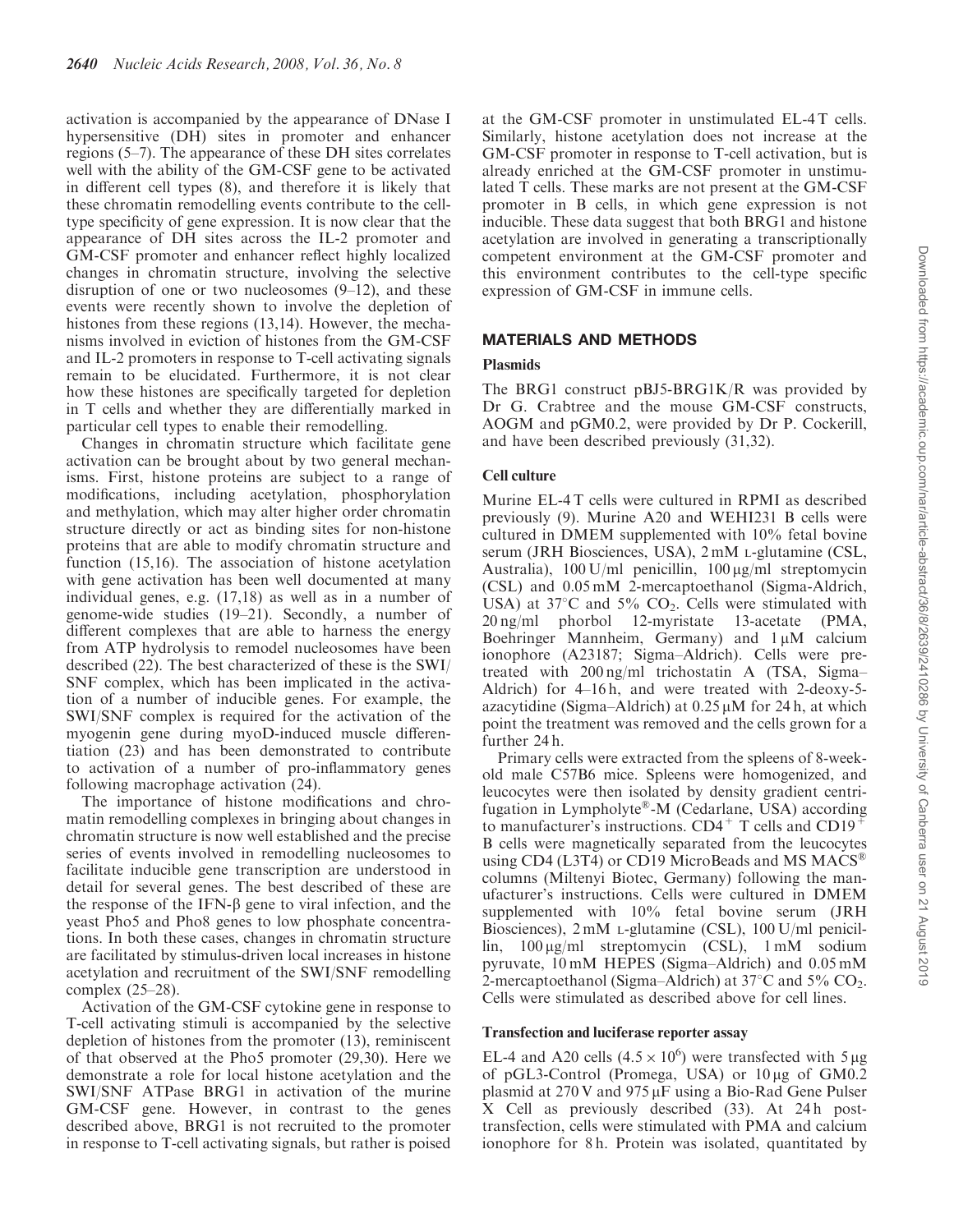| Primer set   | Sense $(5'–3')$                 | Anti-sense $(5'-3')$        |  |
|--------------|---------------------------------|-----------------------------|--|
| 51           | GAGCTTCTGGAGAGGGAGGT            | <b>TCCCAGGCTTAGTCTGTTGC</b> |  |
| $-V$         | TGGAATGAGCCACCAGAGTA            | GGCTCTTGCTTCCATAGCAC        |  |
| $-I$         | GCCTGACAACCTGGGGGAAG            | TGATTAATGGTGACCACAGAACTC    |  |
| $+I$         | <b>GAGTTCTGTGGTCACCATTAATCA</b> | CACATCCTCCTCAGGACCTT        |  |
| $+$ II       | AAGGTCCTGAGGAGGATGTG            | <b>GAGGTTCAGGGCTTCTTTGA</b> |  |
| 3'           | ATTTGGGCATAGGTGGAGTG            | <b>CCTCGATTTCACCTCCCTTT</b> |  |
| ESP1         | GTCACTCCACCCATCTGGTC            | AGGCATTCCTAGATTGCACG        |  |
| <b>GAPDH</b> | AAGTATGATGACATCAAGAAGGTGGT      | AGCCCAGGATGCCCTTTAGT        |  |
| RhoM         | <b>GCAGCTGGTCTTCACAGTCA</b>     | GAAGTCACCCGCATGGTTAT        |  |
|              |                                 |                             |  |

Table 1. Primers used for CHART-PCR, ChIP or mRNA measurements by quantitative PCR

Bradford assay (Bio-Rad, USA) and  $30 \mu$ g of protein analysed for luciferase activity (Luciferase assay kit, Promega) using a Turner Biosystems Veritas<sup>TM</sup> Microplate Luminometer. CpG methylated pGM0.2 plasmid was prepared for transfections by incubating  $150 \mu$ g of plasmid with 200 U of M.SssI methylase (New England Biolabs, USA) and  $640 \mu M$  S-adenosylmethionine for 3 h at  $37^{\circ}$ C, followed by phenol–chloroform extraction and ethanol precipitation.

# Sorting transfected cells

EL-4 T cells were co-transfected by electroporation with  $8 \mu$ g of either pBJ5 or pBJ5-BRG1K/R plasmids along with  $3 \mu$ g of K<sup>K</sup>II selection plasmid (Miltenyi Biotech). Transfected cells were enriched 24 h post-transfection using the MACSelect transfected cell selection kit according to the manufacturer's instructions (Miltenyi Biotech).

# Nuclear extracts and western blotting

Nuclear extracts were prepared by a modification of the method of Schreiber et al. (34), as described previously (35). Nuclear proteins were separated by SDS–PAGE through 12% polyacrylamide, transferred onto nitrocellulose membrane and subjected to western blot analysis using anti-HA (Sigma–Aldrich), anti-AcH3 (Upstate Biotech, USA), anti-Sp1, anti-p65, anti-cRel and anti-BRG1 (Santa Cruz Biotechnology, USA) antibodies and the corresponding peroxidase-conjugated secondary antibodies (DAKO, Denmark). Proteins were visualized using the Supersignal West Pico Chemiluminescent kit (Pierce, USA).

# RNA isolation and real-time PCR analysis

Total RNA was isolated using Tri-Reagent (Sigma) and reverse transcribed using Superscript II Reverse Transcriptase (Life Technologies, USA), and SYBR Green PCR amplification performed on the Rotor-Gene 2000 real-time cycler (Corbett Research, Australia) using the QuantiTect SYBR Green PCR kit (Qiagen, USA), as described previously (35) PCR was conducted using GM-CSF primer set  $+II$  and in parallel using the GAPDH primers (Table 1) to normalize for differences in cDNA synthesis and RNA input. To correlate the threshold  $(Ct)$ values from the amplification plots to copy number, a standard curve was generated using the mouse GM-CSF plasmid AOGM (31) and pCR2.1-GAPDH plasmid (35). PCR product melt curves were analysed for a single peak and the products visualized by agarose gel electrophoresis and ethidium bromide staining to ensure that a single product was generated in the PCR.

# CHART-PCR (chromatin accessibility by real-time PCR)

Accessibility of DNA to digestion with restriction enzymes and micrococcal nuclease (MNase) was analysed using CHART-PCR (9). Cell nuclei  $(5 \times 10^6$  nuclei per  $100 \mu I$ ) were treated with 150 U HinfI enzyme (New England BioLabs) at  $37^{\circ}$ C for 45 min or with 25 U MNase (Roche Boehringer Mannheim, Germany) for  $5 \text{ min}$  at  $20^{\circ}$ C. In each case, control samples without enzyme were incubated similarly to monitor for endonuclease activity. Genomic DNA was subsequently isolated using a QIAamp blood kit (Qiagen), and analysed by SYBR Green quantitative PCR in a total volume of  $25 \mu l$  using the QuantiTect SYBR Green PCR kit (Qiagen). The primer sequences are shown in Table 1. Accessibility was determined by correlating the Ct-values from the amplification plots to a standard curve generated with the AOGM plasmid, and was expressed as a percentage of undigested genomic DNA for each primer set.

# Methylation assay

Genomic DNA was isolated from cell lines using the QIAamp Blood Kit (Qiagen) and 1 g was mock digested or digested with AciI (1 U, New England Biolabs) for 16 h at  $37^{\circ}$ C. DNA (50 ng) was analysed by quantitative PCR using primer sets as shown in Table 1. Percent methylation was determined by correlating the Ct-values from the amplification plots to a standard curve generated with the AOGM plasmid and was expressed as a percentage of the mock digested genomic DNA for each primer set.

# Chromatin immunoprecipitation (ChIP)

ChIP analysis was performed as previously described (13). Briefly, chromatin from formaldehyde fixed cells was fragmented to a size range of 100–500 bp. Solubilized chromatin was immunoprecipitated with  $4 \mu$ g of antibody against acetylH3 and acetylH3K9 (Upstate Biotechnology),  $1.5 \mu$ g anti-acetyl H4 and anti-histone H3 (Abcam) or 1 mg anti-Brg1 antibody (Santa Cruz Biotechnology). Immune complexes were recovered using salmon sperm DNA/protein A-agarose, washed and eluted. Following cross-link reversal and proteinase K treatment,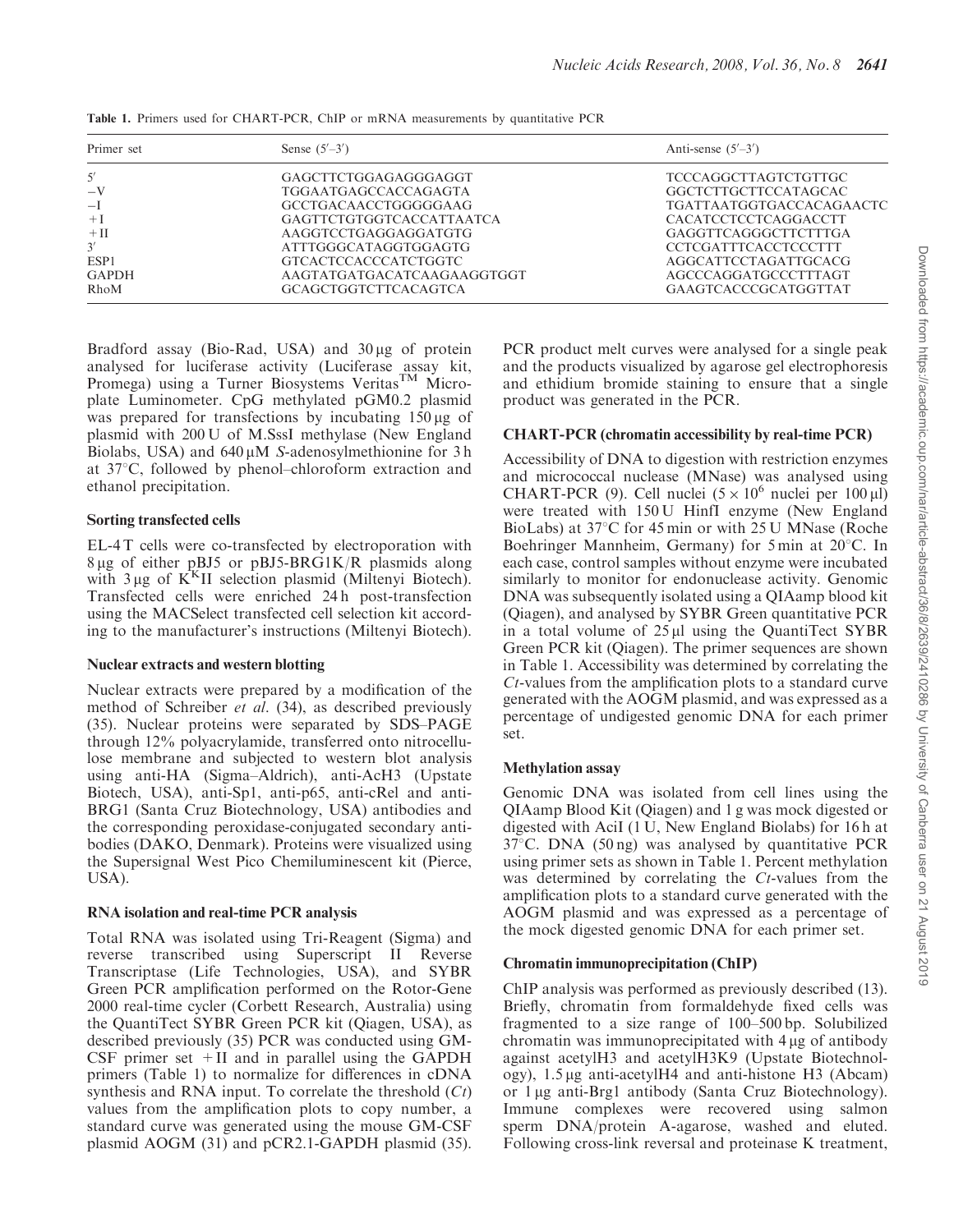immunoprecipitated DNA was purified by phenol–chloroform extraction and ethanol precipitation. DNA was re-suspended in 50 µl MilliQ water and amplified by realtime PCR. Data were analysed relative to no antibody control immunoprecipitates and normalized to total input samples.

## RESULTS

#### GM-CSF mRNA expression and promoter chromatin remodelling are blocked in B cells

GM-CSF mRNA expression can be rapidly induced in T cells by treatment with the phorbol ester, PMA and calcium ionophore (P/I), which activates the PKC and calcium signalling pathways, respectively. For example,  $P/I$  treatment of the murine EL-4T cell line for 4h resulted in an increase in GM-CSF mRNA levels, as measured by quantitative PCR analysis (Figure 1B). In contrast, little GM-CSF mRNA expression was detected in the murine A20 and WEHI-231 B-cell lines in response to P/I treatment (Figure 1B). Similarly, GM-CSF mRNA expression was induced in response to P/I treatment in murine splenic CD4+ T cells, but not splenic B cells (Figure 1C).

To determine whether this may be due to differences in GM-CSF promoter activity, a luciferase reporter construct containing the mouse GM-CSF promoter (31) was transfected into EL-4 T cells or A20 B cells and luciferase activity measured. In both cell types, promoter activity increased  $\sim$ 6-fold following stimulation of the cells with  $P/I$  for 8h, although basal activity was considerably lower in A20 B cells compared with the EL-4 T cells (Figure 1D). Both cell lines demonstrated approximately equal activity of a control reporter plasmid driven by the SV40 promoter (pGL3-Control) demonstrating equal transfection efficiency (data not shown). Therefore, while expression of mRNA from the endogenous GM-CSF gene is blocked in B cells, the GM-CSF promoter responds to P/I stimulation in a reporter assay with equal efficiency in both cell types.

We have previously shown that induction of GM-CSF mRNA expression in T cells in response to P/I stimulation requires the specific depletion of histones from the gene promoter, resulting in its increased accessibility (11,13). To determine whether these chromatin remodelling events also occur across the GM-CSF promoter in B cells, accessibility of the promoter to MNase was examined using a quantitative PCR-based assay [CHART-PCR, (9)]. EL-4 T cells and A20 B cells were either left unstimulated or stimulated with  $P/I$  for 4h, nuclei isolated, incubated with MNase and genomic DNA isolated. The accessibility of the GM-CSF promoter was then monitored by PCR amplification of the genomic DNA using primer set -I (Figure 1A), with the amount of PCR product generated from digested samples plotted as a percentage of the amount generated from undigested genomic DNA samples. As described previously (11), a relatively high level of basal accessibility was observed at the GM-CSF promoter in unstimulated EL-4T cells (Figure 1E), which increased following P/I treatment.

However, while an equivalent level of inherent accessibility was observed at the promoter in unstimulated A20 B cells (Figure 1E), no change in accessibility was observed following stimulation (Figure 1E). Therefore, the chromatin remodelling events at the promoter that accompany transcriptional activation of the GM-CSF gene in T cells are blocked in B cells.

We have previously shown that the NF-<sub>KB</sub> family of proteins are important for chromatin remodelling of the GM-CSF promoter in response to T-cell activation (11,35) and it was possible that these transcription factors were not expressed as efficiently in B cells. Therefore, the nuclear level of the NF-kB proteins, cRel and RelA, was determined by western analysis in the B- and T-cell lines. Little or no RelA and cRel was present in the nucleus of unstimulated T and B cells, but nuclear accumulation of the proteins was observed in both cell types following P/I stimulation for 4 h (Figure 1F). Reanalysis of the western blot with an antibody to the constitutively expressed Sp1 protein confirmed equal protein loading (Figure 1F).

Therefore, although the GM-CSF promoter is capable of responding to an activation signal in a reporter assay and NF-kB proteins are equally represented in both B and T cells, chromatin remodelling events at the GM-CSF promoter that precede transcriptional activation in T cells are blocked in B cells. These results raised the possibility that the failure of the endogenous GM-CSF gene to respond to activating signals in B cells was due to differences in chromatin status of the gene in B cells compared to T cells.

#### CpG methylation status of the GM-CSF promoter does not correlate with gene activity

Methylation of CpG dinucleotides within regulatory elements of genes is well established as an epigenetic mechanism that contributes to gene repression (36) and we therefore hypothesized that the GM-CSF promoter may be marked by differential methylation in T and B cells. A single CpG site located within the GM-CSF proximal promoter (Figure 1A) overlapping an Sp1-binding site located within the CD28-responsive region (CD28RR) of the promoter (37) and a second site at  $+100$  are both contained within recognition sites for the methylation sensitive Aci1 restriction enzyme, and therefore methylation of these sites was examined using a restriction enzyme-based assay. Genomic DNA was isolated from EL-4 T cells, A20 and WEHI-231 B cells as well as primary CD4+ T cells and B cells isolated from mouse spleen, digested with Aci1 and analysed by quantitative PCR using primer sets that covered each of the CpG sites (Figure 1A). The amount of PCR product generated from digested samples was plotted as a percentage of the amount generated from undigested genomic DNA samples, generating a measure of methylation at each site. The promoter Site-1 was completely methylated in the two B-cell lines and in both primary T and B cells but was only partially methylated in EL-4 T cells (Figure 1A). The Site  $+ 1$  within the transcribed region was completed methylated in the two B-cell lines but only partially methylated in EL-4 cells and both of the primary cell types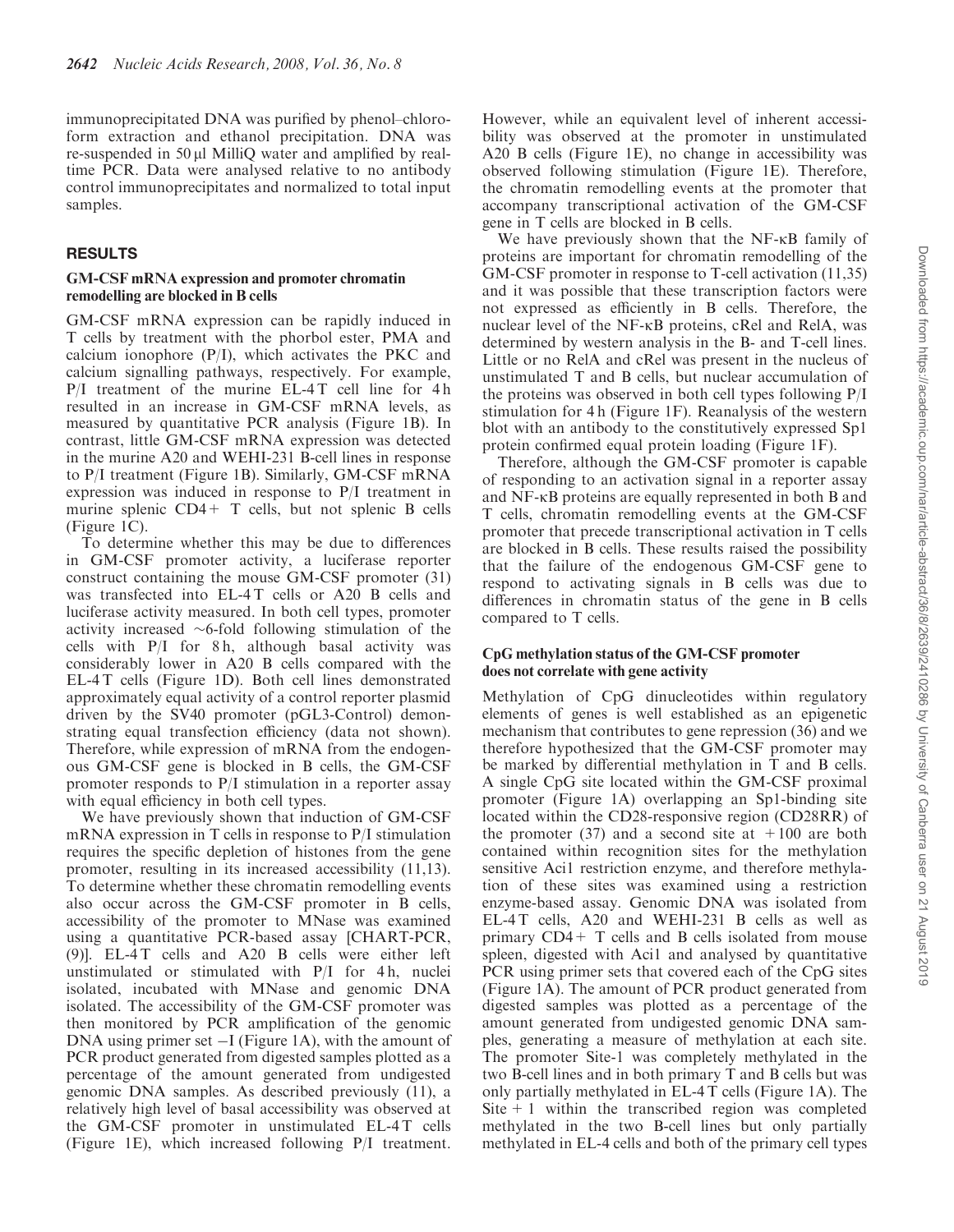

Figure 1. GM-CSF expression in T cells versus B cells. (A) Schematic representation of the GM-CSF promoter showing transcription factor-binding sites, CpG sites and the CD28RR. DNA fragments amplified by various primer sets are indicated and numbered with roman numerals. (B and C) mRNA isolated from P/I stimulated EL-4, A20 and WEHI-231 cells (B) or primary CD4<sup>+</sup> T and CD19<sup>+</sup> B cells (C) was reverse transcribed and amplified by PCR using GM-CSF specific primers. The data are expressed as copies of GM-CSF per copies of GAPDH. The mean and standard error of three (cell lines) or two (primary cells) independent experiments are shown. (D) EL-4 T cells and A20 B cells were transfected with a GM-CSF promoter luciferase reporter construct and stimulated with P/I. Protein was extracted and luciferase activity monitored. The mean and standard error of three independent experiments are shown. (E) Nuclei isolated from non-stimulated and P/I stimulated EL-4 T cells and A20 B cells were incubated with MNase and accessibility to the GM-CSF promoter determined by CHART-PCR. The mean and standard error of three independent experiments are shown. (F) Nuclear extracts prepared from non-stimulated and P/I stimulated EL-4 T cells and A20 B cells were subjected to western analysis using the indicated antibodies.

(Figure 1A). Thus, the methylation status of these sites varies considerably between primary cells and cell lines and there appears to be no correlation between the methylation status of these sites and the ability of the gene to be expressed.

The effect of demethylating these sites in T- and B-cell lines was next examined. EL-4 T cells and A20 B cells were treated with 2-deoxy-5-azacytidine (azaC) to reduce CpG methylation. While azaC treatment decreased methylation of the promoter CpG site in both EL-4 T cells and A20 B cells (to 20 and 30% methylation, respectively, Figure 2B), it augmented P/I stimulation in EL-4 T cells only  $(\sim 4$ -fold, Figure 2C) and had no effect on GM-CSF expression in A20 B cells, either alone or following P/I stimulation (Figure 2C). Therefore, demethylation of the promoter in B cells is not sufficient to relieve the block in transcriptional activation of the GM-CSF gene in these cells.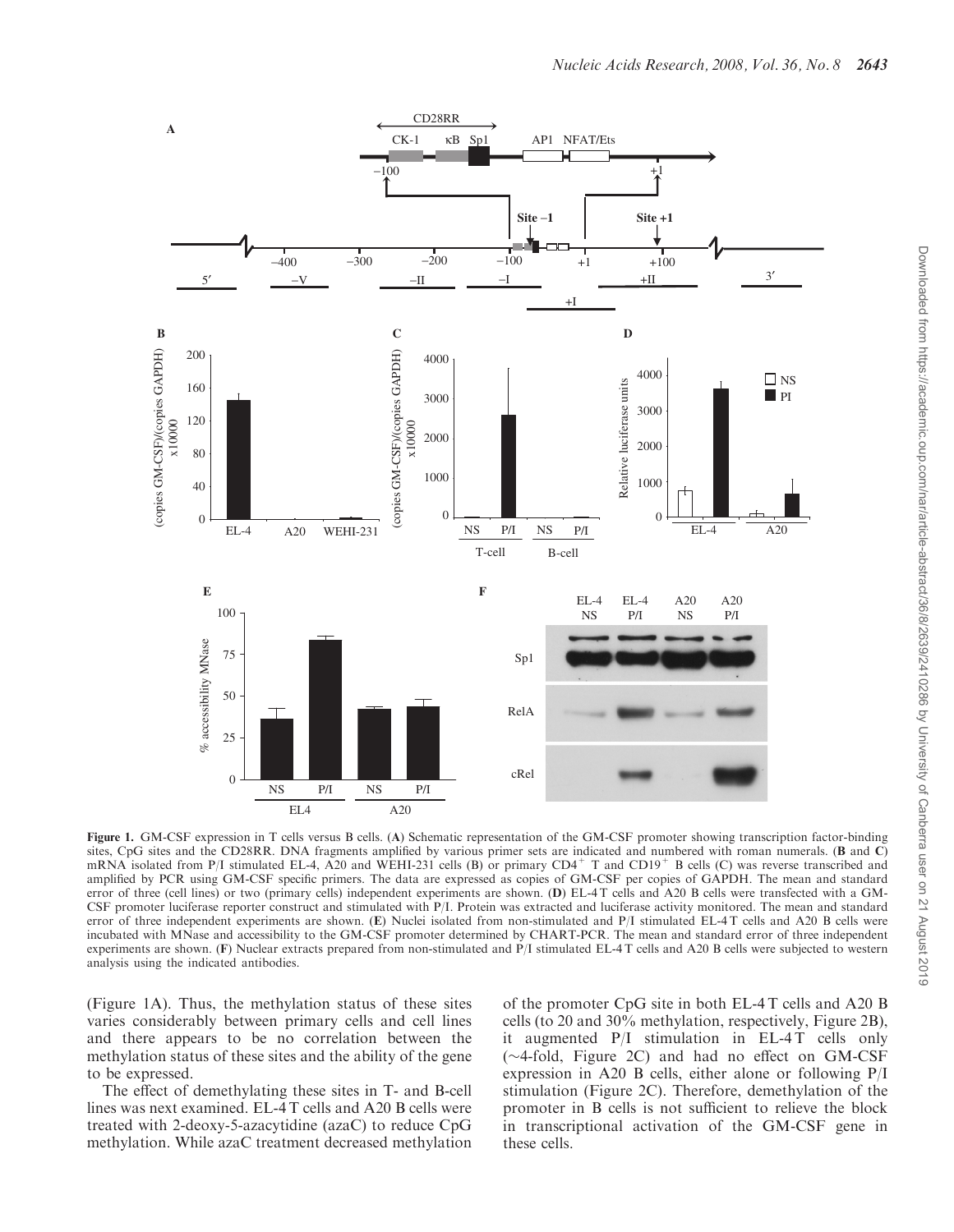![](_page_5_Figure_1.jpeg)

Figure 2. Methylation status of the GM-CSF promoter and enhancer in T cells and B cells. (A) Genomic DNA was isolated from EL-4 T cells, A20 and WEHI-231 B cells and primary  $CD4^+$  T and  $CD19^+$  B cells, and digested with the methylation sensitive AciI enzyme. Digested and undigested DNA was analysed by quantitative PCR using the indicated primer sets. The mean and standard error of three independent experiments are shown. (B) Genomic DNA was isolated from EL-4 T cells and A20 B cells either left untreated or pre-treated with azaC. Promoter methylation was determined using primer set -I. The mean and standard error of three independent experiments are shown. (C) mRNA was isolated from  $EL-4T$  cells and A20 B cells treated as in (B) prior to stimulation with P/I. cDNA was prepared and GM-CSF expression levels monitored by PCR using primer set  $+II$ . The mean and standard error of three independent experiments are shown.

Put together, these data suggest that the methylation status of the GM-CSF promoter does not influence the ability of the GM-CSF promoter to undergo chromatin remodelling and gene transcription in response to activating signals and that demethylation of the promoter in B cells is not sufficient to relieve the block in transcription activation.

## GM-CSF promoter is hyperacetylated in T cells compared to B cells

The association between histone acetylation and gene transcription is well established, both from studies of individual genes, as well as global gene analysis studies (17–21). We, therefore, speculated that differences in histone acetylation at the GM-CSF promoter may account for differences in the transcriptional competence of the promoter in T and B cells. To investigate this possibility, ChIP analysis was used to map histone acetylation levels across different regions of the GM-CSF gene in unstimulated EL-4T cells. DNA immunoprecipitated with acetylated-H3K9 antibodies was amplified by quantitative PCR using primer sets that covered various regions of the GM-CSF gene (Figure1A). H3K9 acetylation was enriched at regions surrounding and including the GM-CSF promoter (primer sets  $-V$ ,  $-II$ ,  $-I$ ,  $+I$ ) compared to regions >2-kb upstream or downstream from the promoter (primer sets  $5'$  and  $3'$ ), a region of the GM-CSF enhancer (ESP1) and the constitutively expressed GAPDH gene (Figure 3A). The acetylation level of GAPDH is still at least 5-fold higher than a non-expressed gene (rhodopsin) where there is barely detectable acetylation (data not shown). The enrichment of histone acetylation at the promoter was highlighted when the level of acetylation was plotted relative to histone occupancy levels (Figure 3B). A similar pattern was observed for H4 acetylation (data not shown).

To determine whether there is a further increase in acetylation at the promoter following activation, histone H3 and Ac-H3K9 levels were measured in EL-4 cells at various times following activation with P/I. As previously described (13), the level of Ac-H3K9 and as well as total H3 decreased at the promoter following activation (Figure 3C and D). While there was some fluctuation at early time points, when AcH3K9 was plotted relative to total H3 there was no evidence for either a significant increase or decrease in acetylation across the GM-CSF promoter (Figure 3E). Therefore, reduced acetylation observed at the promoter in response to stimulation reflects nucleosome depletion rather than histone deacetylation.

To determine whether the higher level of acetylation at the promoter in non-stimulated EL-4 cells correlates with the transcriptional competence of the GM-CSF gene, histone H3 acetylation levels at the GM-CSF promoter were examined in EL-4 T cells compared to A20 and WEHI-231 B cells. We found that histone H3 acetylation at the GM-CSF promoter (primer set  $-I$ ) was almost  $50\%$ lower in both of the B-cell lines in which GM-CSF expression is not inducible compared to EL-4T cells (Figure 3F). This result was confirmed in primary mouse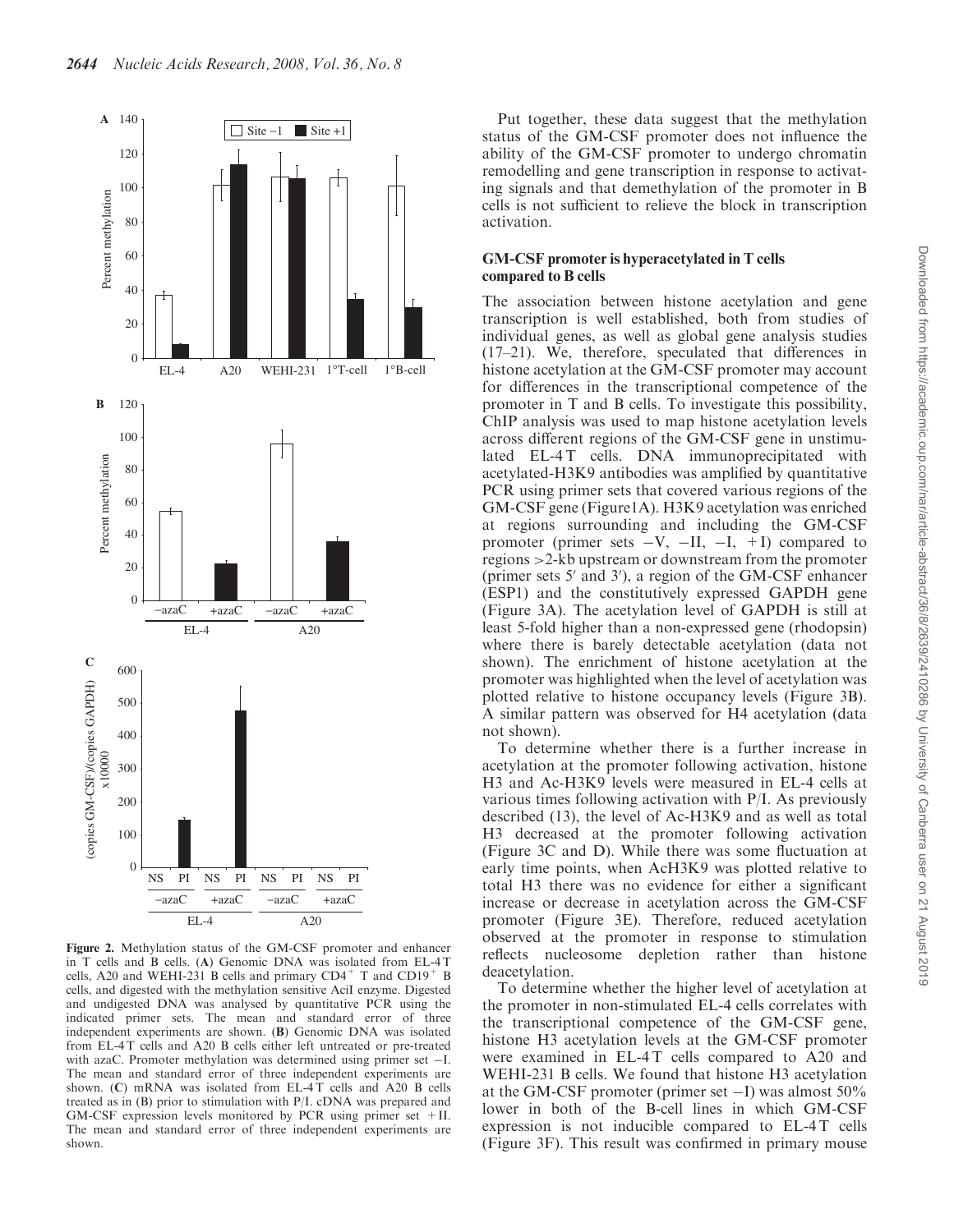![](_page_6_Figure_1.jpeg)

Downloaded from https://academic.oup.com/nar/article-abstract/36/8/2639/2410286 by University of Canberra user on 21 August 2019 Downloaded from https://academic.oup.com/nar/article-abstract/36/8/2639/2410286 by University of Canberra user on 21 August 2019

Figure 3. Histone acetylation is enriched at the GM-CSF promoter in T cells. (A) ChIP assays were performed with anti-acH3K9 antibodies on unstimulated EL-4 T cells. Immunoprecipitated DNA was amplified using the indicated primer sets (described in Figure 1A). The data are presented as the ratios of immunoprecipitated DNA to total input. The mean and standard error of three independent experiments are shown. (B) Histone acetylation levels [from (A)] presented as a ratio of total H3 levels. (C, D) ChIP assays were performed with anti-acetylated H3K9 (C) or core H3 (D) antibodies on EL-4T cells stimulated with P/I for the indicated times. Immunoprecipitated DNA was amplified with primer sets as indicated. The data are presented as the ratios of immunoprecipitated DNA to total input and normalized to the unstimulated cell samples, which was set at 1. The mean and standard error of three independent experiments are shown. (E) AcH3K9 levels [from (C)] presented as a ratio of total H3 levels. (F) EL-4 T cells, A20 and WEHI-231 B cells were subjected to ChIP analysis using an anti-acH3 antibody. Immunoprecipitated DNA was amplified using primer set -I. Data are plotted as acetylation level relative to EL-4 T cells. The mean and standard error of three independent experiments are shown. (G) ChIP analysis as above was also performed using primary  $CD4^+$  T and  $CD19^+$  B cells. Data are plotted as acetylation relative to primary T cell. The mean and standard error of two independent experiments are shown.

cells, with splenic B cells also displaying  $\sim 50\%$  lower histone H3 acetylation levels compared to  $CD4^+$  T cells (Figure 3G).

While there is no evidence for an increase in acetylation following activation, enriched histone acetylation marks the GM-CSF promoter relative to flanking regions in a T-cell line. Promoter acetylation is also higher in primary T cells and a T-cell line compared to B cells and may play a role in the ability to remodel promoter chromatin.

#### Hyperacetylation of the GM-CSF promoter facilitates chromatin remodelling and transcription in both T and B cells

To determine whether histone acetylation facilitates transcriptional activation of the GM-CSF gene, we examined GM-CSF expression in EL-4T cells treated with the histone deacetylase inhibitor, TSA. As expected TSA treatment of EL-4 T cells caused a dramatic increase in global acetylated H3 levels, as measured by western blotting of nuclear extracts (Figure 4A) but global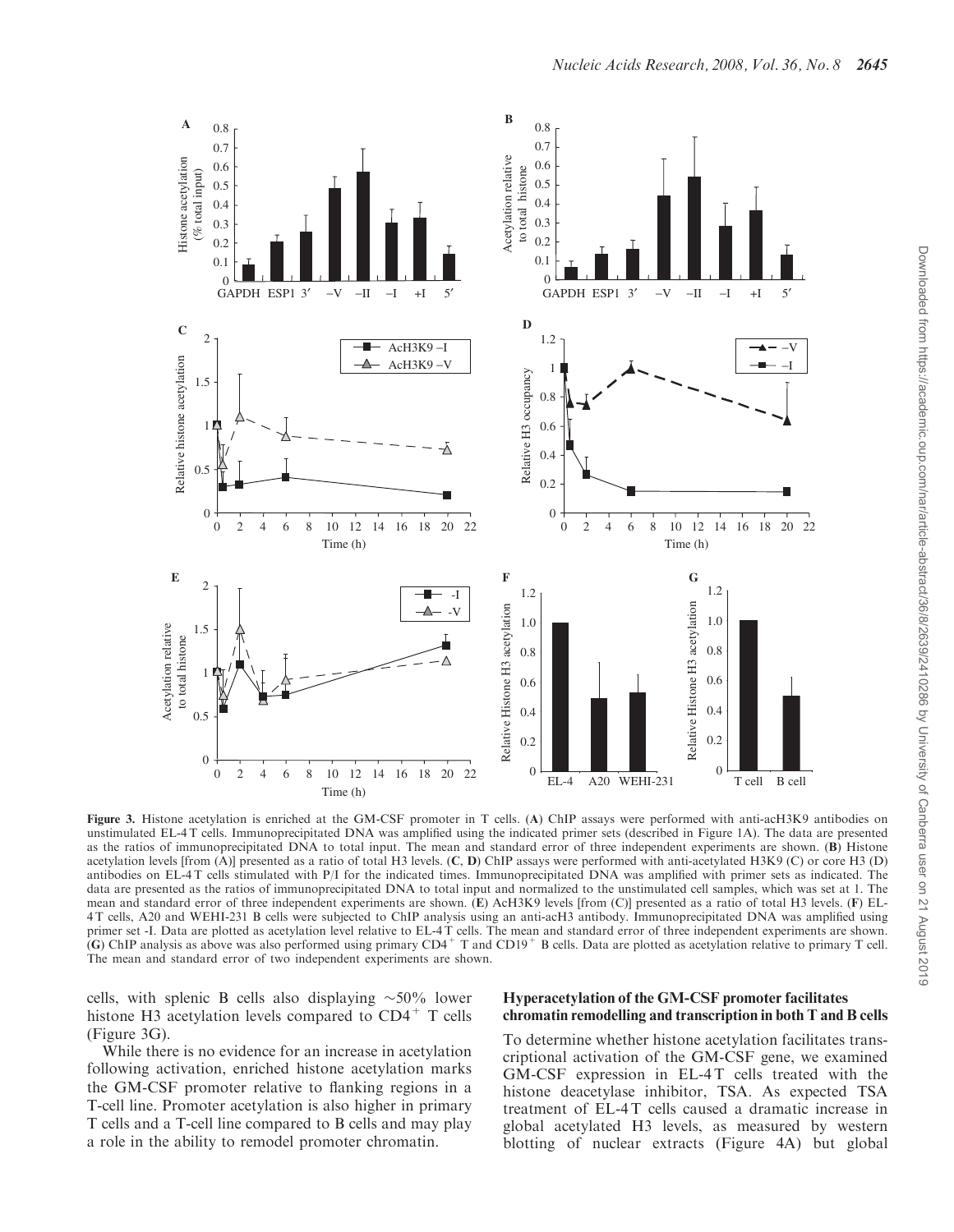![](_page_7_Figure_1.jpeg)

Downloaded from https://academic.oup.com/nar/article-abstract/36/8/2639/2410286 by University of Canberra user on 21 August 2019 Downloaded from https://academic.oup.com/nar/article-abstract/36/8/2639/2410286 by University of Canberra user on 21 August 2019

Figure 4. Histone hyperacetylation facilitates GM-CSF gene activation in T cells. (A) Nuclear extracts from EL-4 T cells pre-treated with TSA for 4 h followed by P/I treatment for 4h as indicated, were subjected to SDS-PAGE and analysed by western blotting with the indicated antibodies. (B) ChIP assays were performed with an antibody against acetylated H3K9 on EL-4 T cells treated with or without TSA and then either unstimulated (NS) or stimulated with P/I for the indicated times. Immunoprecipitated DNA was analysed by PCR using primer sets as indicated. Data are graphed as ratios of the immunoprecipitated sample to total input sample. The mean and standard error of three independent assays are shown. (C) GM-CSF mRNA levels were determined by PCR analysis of cDNA prepared from EL-4 T cells treated with or without TSA for 4 h and then either unstimulated (NS) or stimulated with P/I for 4 h. (D) Rhodopsin mRNA levels were determined by PCR analysis of EL-4 cells treated with or without TSA for 4h, and then either unstimulated (NS) or stimulated with P/I for 4h. The mean and standard error of three independent experiments are shown. (E) Nuclei were isolated from EL-4 T cells pre-treated with or without TSA for 4 h, then stimulated with  $P/I$  for the indicated times. Nuclei were incubated with MNase and genomic DNA was analysed by PCR using primer set -I. The mean and standard error of three replicate assays are shown.

acetylation levels were not affected by P/I stimulation (Figure 4A). This increase in global histone acetylation in response to TSA treatment was reflected by a similarly dramatic increase in acetylated H3K9 levels across the GM-CSF gene, as determined by ChIP assay (Figure 4B), both at the promoter (primer set  $-I$  and  $+I$ ) and upstream regions (set  $-V$ ). We have previously demonstrated that acetylated histone levels decrease across the GM-CSF promoter in T cells following stimulation due to

the specific depletion of histones from this region [(13) and Figure 3C]. Consistent with this, a decrease in acetylated histones was observed at the promoter region (primer set -I and +I) in TSA-treated cells following P/I stimulation (Figure 4B). Although not observed normally (13), a decrease in acetylated histones was also observed to some extent at the upstream region (primer set  $-V$ , Figure 4B) in the TSA-treated cells suggesting that acetylation may facilitate histone removal following activation.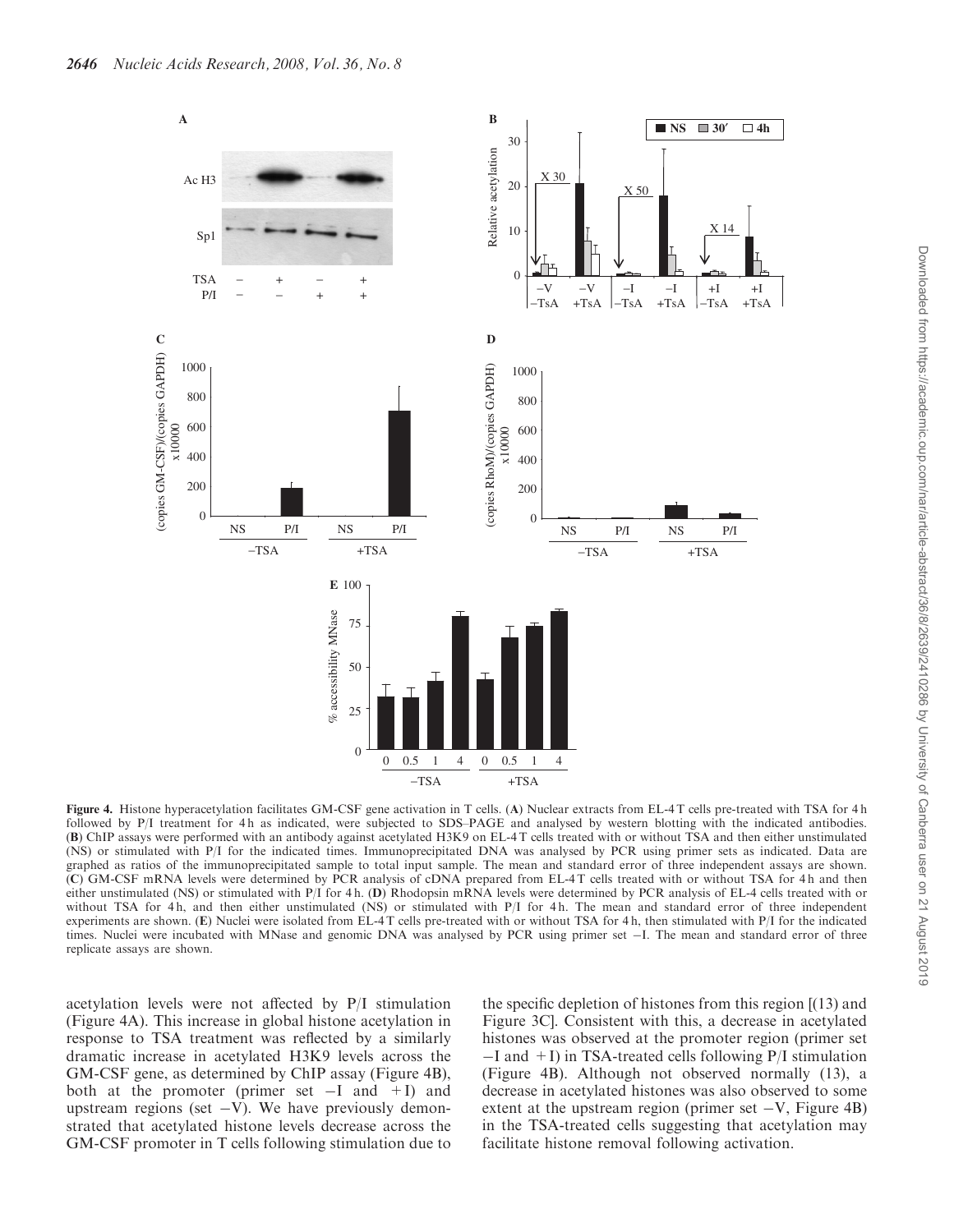The effect of increased histone acetylation on activation of the GM-CSF gene was then examined. As seen earlier, GM-CSF mRNA levels increased  $\sim$ 450-fold following P/I stimulation (Figure 4C) and while TSA pre-treatment did not affect basal GM-CSF mRNA levels, expression in response to  $P/I$  was increased  $>3$ -fold by the presence of TSA (Figure 4C). The P/I response of a control gene, rhodopsin, which is not normally expressed in T cells was not facilitated by TSA treatment although TSA alone led to a small increase in expression (Figure 4D). CHART-PCR was then used to determine how the increased histone acetylation levels across the GM-CSF gene influenced chromatin remodelling events at the promoter. As we have observed previously (11), following P/I stimulation little change in accessibility of the promoter to MNase was seen at 30 min or 1 h, but an increase in accessibility occurred by 4-h post-stimulation (Figure 4E). However, in TSA pre-treated cells an increase in chromatin accessibility was detected as early as 30 min poststimulation (Figure 4E).

Therefore, increasing histone acetylation across the GM-CSF promoter resulted in faster kinetics of chromatin remodelling at the promoter in response to P/I stimulation, which translated into increased mRNA levels. This suggests that histone hyperacetylation at the GM-CSF promoter facilitates chromatin remodelling and subsequent transcriptional activation of the GM-CSF gene in T cells.

The effect of TSA treatment on the GM-CSF gene in B cells in which the promoter is normally resistant to P/Iinduced chromatin remodelling and subsequent transcriptional activation was next examined. As seen previously, P/I treatment could not induce GM-CSF expression in either A20 or WEHI-231 B cells (Figure 5A and B, respectively). While TSA treatment alone had a small effect on GM-CSF mRNA levels, an  $\sim$ 200-fold increase in GM-CSF mRNA levels was observed in both cells lines in response to P/I stimulation following pre-treatment with TSA (Figure 5A and B). Furthermore, analysis by CHART-PCR revealed that following TSA treatment, P/I stimulation was able to induce chromatin remodelling across the GM-CSF promoter in A20 B cells (Figure 5C).

Therefore, increasing histone acetylation levels in B cells removes the block in chromatin remodelling at the GM-CSF promoter in response to P/I stimulation.

## Hyperacetylation and demethylation cooperate to facilitate activation of the GM-CSF gene in both T and B cells

Although demethylation alone had no effect on GM-CSF expression in A20 B cells, we next examined whether demethylation of the promoter had any effect in conjunction with histone hyperacetylation. As seen earlier, in EL-4 T cells both TSA-induced histone hyperacetylation and azaC-induced DNA demethylation increased GM-CSF mRNA expression in response to P/I stimulation, and GM-CSF mRNA expression was increased even further by azaC and TSA treatment in combination (Figure 6A). While azaC treatment had only minimal effect on GM-CSF gene expression in A20 B cells, TSA treatment led to increased GM-CSF mRNA levels in

![](_page_8_Figure_7.jpeg)

Figure 5. Histone hyperacetylation relieves the block in GM-CSF gene activation in B cells. (A) GM-CSF mRNA levels were determined by PCR analysis of cDNA prepared from A20 B cells treated with or without TSA for 4h and then either left unstimulated (NS) or stimulated with P/I for 4 h. The mean and standard error of three replicate assays are shown. (B) GM-CSF mRNA levels were determined in WEHI-231 B cells treated as in (A). (C) Nuclei were isolated from A20 B cells treated as in (A). Nuclei were incubated with MNase and genomic DNA was analysed by PCR using primer set -I. The mean and standard error of three replicate assays are shown.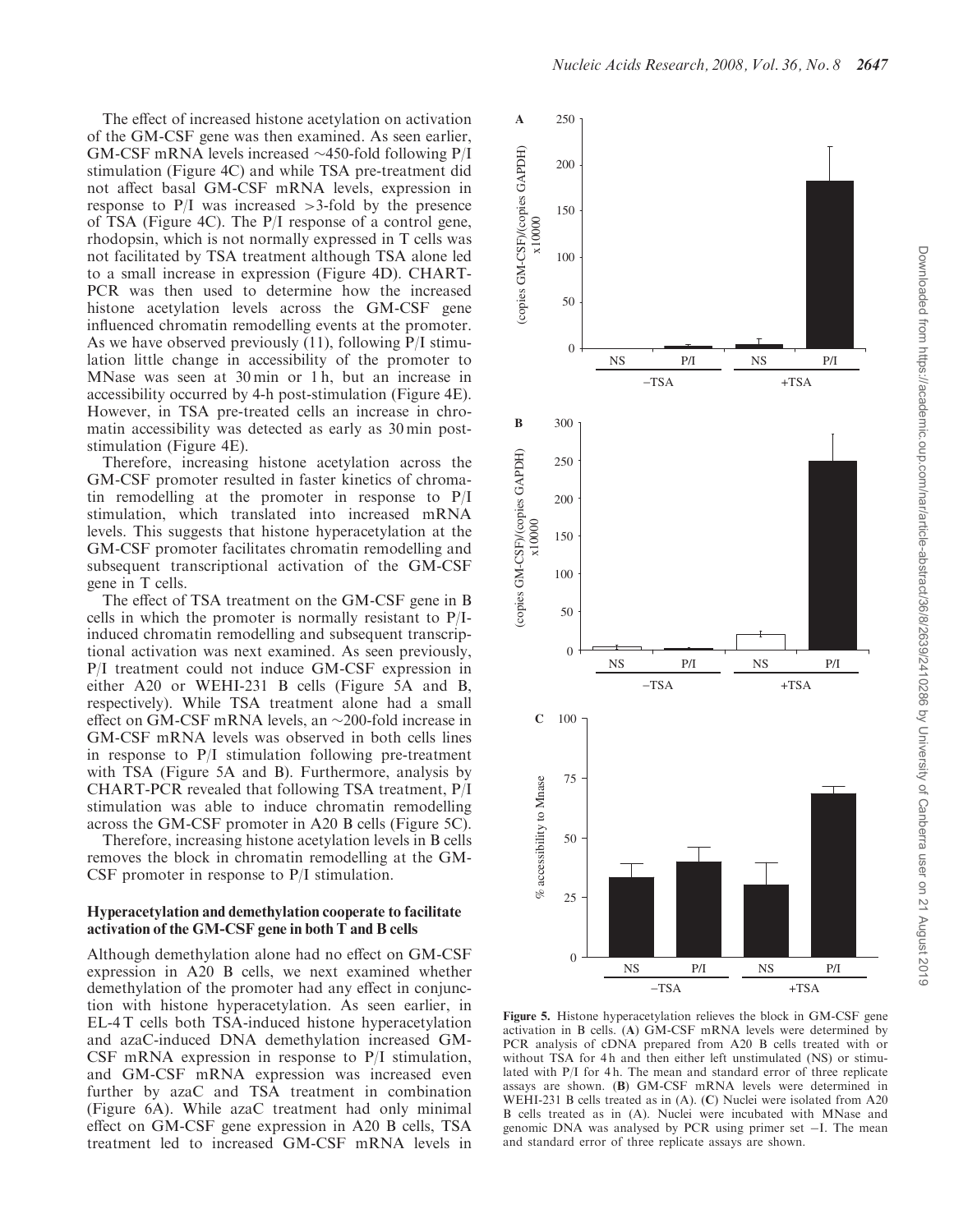![](_page_9_Figure_1.jpeg)

Figure 6. DNA demethylation facilitates increased transcription of the GM-CSF gene. (A) EL-4 T cells were either left untreated or pre-treated with azaC then treated with or without TSA prior to stimulation with PI for 4h. GM-CSF mRNA levels relative to GAPDH were then determined by quantitative PCR analysis. The mean and standard error of three independent experiments are shown. (B) GM-CSF mRNA levels were determined in A20 B cells treated as in (A). (C) EL-4 T cells were transfected with a GM-CSF promoter luciferase reporter construct either mock methylated or methylated with the CpG methylase M.SssI.

response to P/I (Figure 6B) and azaC treatment was again able to augment P/I-induced GM-CSF mRNA levels in combination with TSA (Figure 6B).

Put together, these data suggest that demethylation of the GM-CSF promoter only influences GM-CSF mRNA levels in cells in which the promoter has undergone chromatin remodelling implying that promoter methylation may affect transcriptional events subsequent to chromatin remodelling. To test this possibility the GM-CSF promoter reporter construct was methylated with the CpG methylase M.SssI prior to transfection into EL-4 T cells. As before basal expression of the unmethylated GM-CSF reporter was detected, which increased dramatically upon P/I stimulation (Figure 6C). In contrast, little basal or induced expression of the methylated GM-CSF reporter was detected, suggesting that CpG methylation inhibits transcriptional activation of the GM-CSF promoter.

Put together, these data suggest that methylation of the GM-CSF promoter does not affect chromatin remodelling events at the promoter, but influences transcriptional activation of the GM-CSF gene subsequent to chromatin remodelling.

#### Brg1 is enriched at the GM-CSF promoter in T cells, and is required for efficient gene activation

The chromatin remodelling events at the GM-CSF promoter involving the specific depletion of histones (13) facilitated by histone acetylation is reminiscent of the chromatin remodelling events observed at the Pho5 promoter in yeast (29,38). At the Pho5 promoter histone depletion is facilitated by the SWI/SNF chromatin remodelling complex recruited to the promoter via hyperacetylated histones (25,26). We, therefore, asked whether the mammalian SWI/SNF remodelling complex was associated with the GM-CSF promoter in T cells. ChIP analysis with antibodies to the SWI/SNF component, BRG1 was performed on EL-4 T cells before and after stimulation with P/I for 4 h. Immunoprecipitated DNA was quantified using PCR primers designed to specific regions of the GM-CSF gene (Figure 1A). We found that in unstimulated cells, relative levels of BRG1 were 2–3-fold higher at the GM-CSF promoter (primer sets -I and +I) than at regions 2 kb distal from the promoter (primer set  $3'$  and  $5'$ ) or the GAPDH gene (Figure 7A). Surprisingly, BRG1 levels decreased at the promoter following T-cell activation (Figure 7A, set  $-I$   $P = 0.037$ and set  $+I$   $P = 0.040$ , paired *t*-test). In contrast, there was little change in BRG1 levels associated with the  $3'$  and  $5'$ regions of the gene, or with the constitutively expressed GAPDH gene following stimulation (Figure 7A).

Since BRG1 is enriched at the GM-CSF promoter in unstimulated EL-4 T cells we speculated that this may be a requirement for GM-CSF gene activation. Therefore, association of BRG1 with the GM-CSF promoter was examined in different cell types. As shown above, BRG1

Cells were either left unstimulated or stimulated with P/I for 8 h; protein extracted and luciferase activity monitored. The mean and standard error of two independent experiments are shown.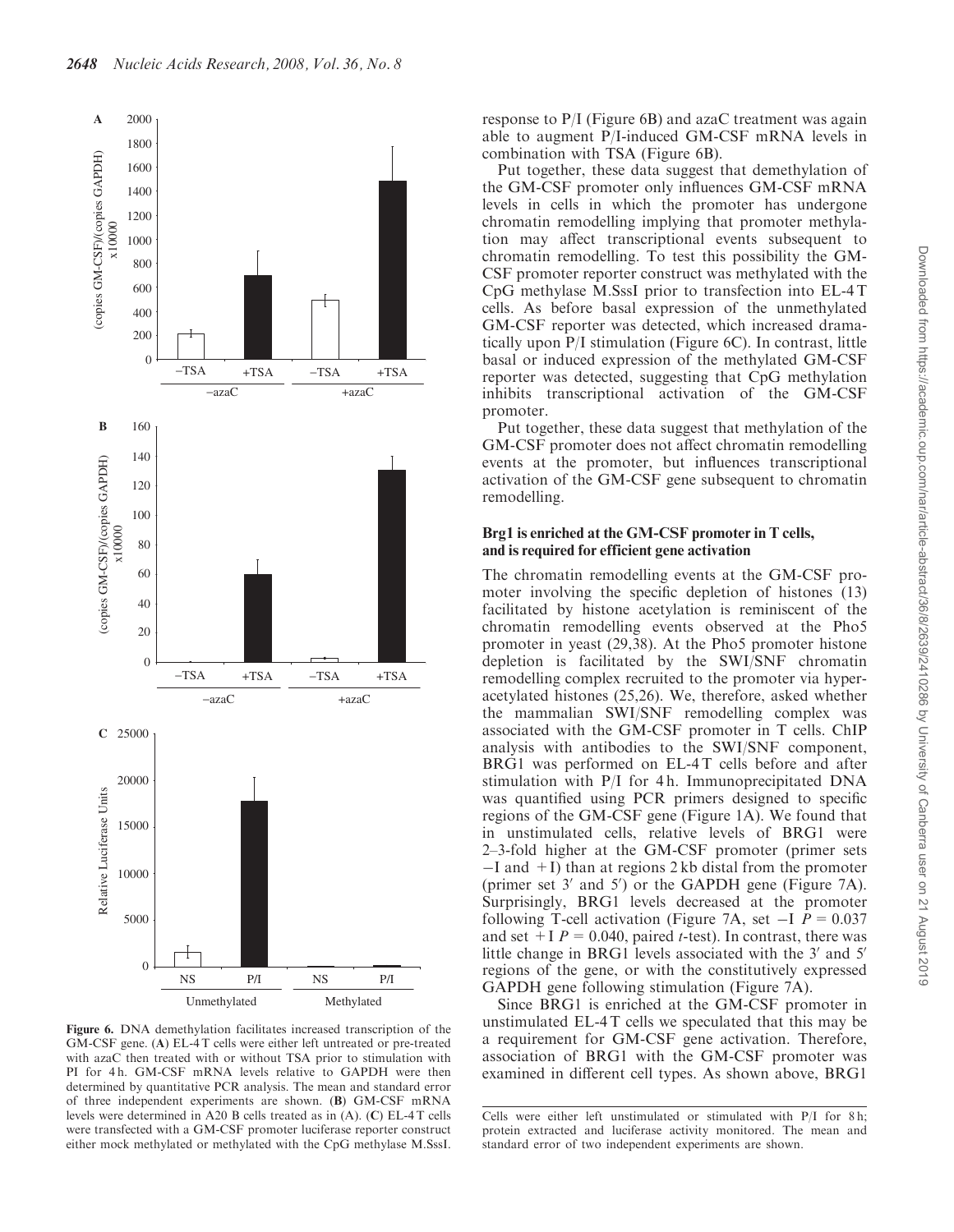![](_page_10_Figure_1.jpeg)

Figure 7. BRG1 is enriched at the GM-CSF promoter in T cells. (A) ChIP assays were performed with an antibody against BRG1 on EL-4 T cells either unstimulated (NS) or stimulated with  $\hat{P}/I$  for 4 h (PI). Immunoprecipitated DNA was amplified using the indicated primer sets. The data are plotted as the ratio of immunoprecipitated DNA to total input DNA. The mean and standard error of at least three independent assays are shown. (B) ChIP assays were performed with a BRG1 antibody on EL-4 T cells and A20 B cells either non-stimulated (NS) or stimulated with P/I for 4 h. Immunoprecipitated DNA was analysed using primer set +I. The data are plotted as the ratio of immunoprecipitated DNA to total input DNA and normalized to the EL-4 NS value, which was set at 1. The mean and standard error of three replicate assays are shown. (C) Nuclear extracts from EL-4 T cells and A20 B cells treated as indicated were subjected to SDS–PAGE and analysed by western blotting with the indicated antibodies. (D) ChIP assays were performed using a BRG1 antibody on EL-4T cells pre-treated with or without TSA for 4h, and analysed with primer sets -V and +I. The data are plotted as the ratio of immunoprecipitated DNA to total input DNA and normalized to the untreated value using primer set +I, which was set at 1. The mean and standard error of three replicate assays are shown.

was associated with the GM-CSF promoter in unstimulated T cells, with levels decreasing upon stimulation (Figure 7B). In contrast, little BRG1 was associated with the GM-CSF promoter in A20 B cells, with relative levels significantly lower than observed in T cells even after stimulation (Figure 7B). Furthermore, there was no decrease in BRG1 levels at the GM-CSF promoter in A20 B cells following stimulation. The difference in BRG1 levels at the GM-CSF promoter in B and T cells is not due to differences in BRG1 expression in these cell types, as western analysis of nuclear extracts from A20 B cells and EL-4 T cells confirmed equal levels of BRG1 protein in these cells (Figure 7C). In addition, BRG1 protein levels did not change in either cell type upon P/I stimulation (Figure 7C).

The cell-type specific enrichment of BRG1 at the GM-CSF promoter correlates with histone acetylation levels at the promoter in these cell types. We therefore asked whether BRG1 enrichment at the GM-CSF promoter is facilitated by histone acetylation. EL-4 T cells were treated with TSA to increase histone acetylation, and BRG1 levels monitored by ChIP assay. TSA treatment resulted in increased binding of BRG1 at the GM-CSF promoter (Figure 7D, set  $+I$ ), although no increased binding of BRG1 was detected at an adjacent region (Figure 7D, set -V), where increased acetylation was also observed (Figure 4B). These data suggest that while increasing histone acetylation may facilitate BRG1 recruitment to the GM-CSF promoter, acetylation alone is not sufficient to recruit BRG1.

Enrichment of BRG1 at the GM-CSF promoter correlates with the transcriptional competence of the GM-CSF gene and the ability of the promoter to undergo remodelling in response to activating signals. To determine whether BRG1 is required for GM-CSF promoter remodelling and gene activation, GM-CSF expression was monitored in EL-4 T cells transfected with an ATPase BRG1 mutant construct, BRG1K/R (32). This BRG1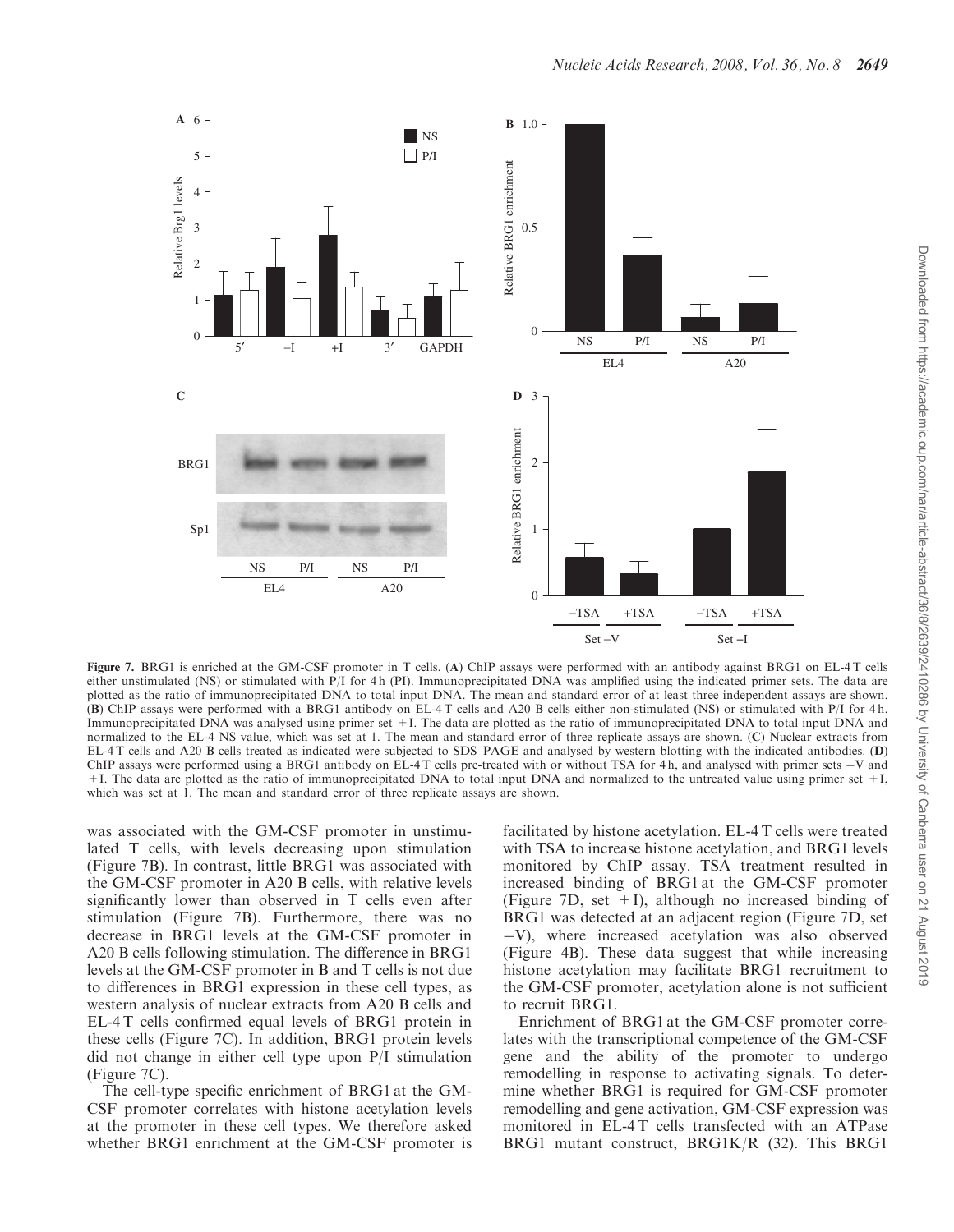![](_page_11_Figure_1.jpeg)

Figure 8. BRG1 is required for GM-CSF gene activation. (A) Nuclear extracts from EL-4 T cells transfected with the pBJ5 plasmid or pBJ5- BRG1K/R were subjected to SDS–PAGE and analysed by western blotting with the indicated antibodies. Positions of protein molecular weight markers are indicated. (B) EL-4T cells transfected with the indicated plasmids and the K. $k$ II plasmid were purified using magnetic beads labelled with antibodies to the K.<sup>k</sup>II receptor, then either left untreated or stimulated with  $P/I$  for 6h. GM-CSF mRNA levels were determined by real-time PCR analysis of cDNA prepared from these

mutant protein has been found to assemble into the SWI/ SNF complex, but is unable to remodel nucleosomes (39). Cells were transfected with the HA tagged BRG1 mutant construct along with a truncated  $K<sup>k</sup>$ . II receptor protein that enabled sorting of transfected cells. Expression of the mutant BRG1 protein in EL-4 T cells was confirmed by western blotting with an HA antibody (Figure 8A). Sorted cells were either left unstimulated or stimulated with P/I for 6h and GM-CSF expression monitored by quantitative PCR. GM-CSF mRNA levels increased  $\sim$ 500-fold following P/I stimulation in cells transfected with vector alone (Figure 8B). In contrast, accumulation of GM-CSF mRNA was reduced by 50% in cells expressing the BRG1 ATPase mutant, suggesting that BRG1 contributes to activation of the GM-CSF gene. Basal levels of GM-CSF expression were unaffected in the mutant expressing cells (data not shown).

To determine whether BRG1 is also required for chromatin remodelling events at the promoter, transfected cells were analysed by CHART-PCR. Cells were either left unstimulated or stimulated with P/I, nuclei isolated and incubated with MNase. Genomic DNA was then isolated, and analysed using primer set -I that spans the GM-CSF promoter. In cells transfected with the control plasmid, an increase in accessibility  $(\sim 20\%)$  was observed following stimulation for 2 h with a further increase at 6 h (Figure 8C). However, while a similar change in accessibility was observed in cells containing the mutant BRG1 protein at 6 h, a considerably smaller change in accessibility was observed at  $2h$  (Figure 8C), suggesting that chromatin remodelling at the promoter was delayed in these cells.

Put together, these data suggest that BRG1 is enriched at the GM-CSF promoter in unstimulated EL-4 T cells and plays a direct role in chromatin remodelling events associated with GM-CSF gene activation. Loss of BRG1 from the promoter following stimulation correlates with depletion of histones from the promoter and the associated increased accessibility.

# **DISCUSSION**

Activation of the GM-CSF gene in response to T-cell stimulatory signals involves highly targeted changes in chromatin structure, involving the depletion of histones and resulting in increased accessibility across the promoter and enhancer regions of the gene (11–14). These chromatin changes are a prerequisite for efficient transcriptional activation of the GM-CSF gene in T cells, and we have found that these remodelling events are blocked in B cells, which do not express GM-CSF in response to immune signals. The chromatin environment of the GM-CSF

cells using primer set +II. Data were graphed as fold change in mRNA levels following stimulation. The mean and standard error of three replicate assays are shown. (C) Nuclei from EL-4 T cells transfected and purified as in (B), then either left unstimulated or stimulated with P/I for 2h and 6h were incubated with MNase and genomic DNA was analysed by PCR using primer set -I. Data were graphed as change in accessibility relative to the unstimulated sample. The mean and standard error of at least three replicate assays are shown.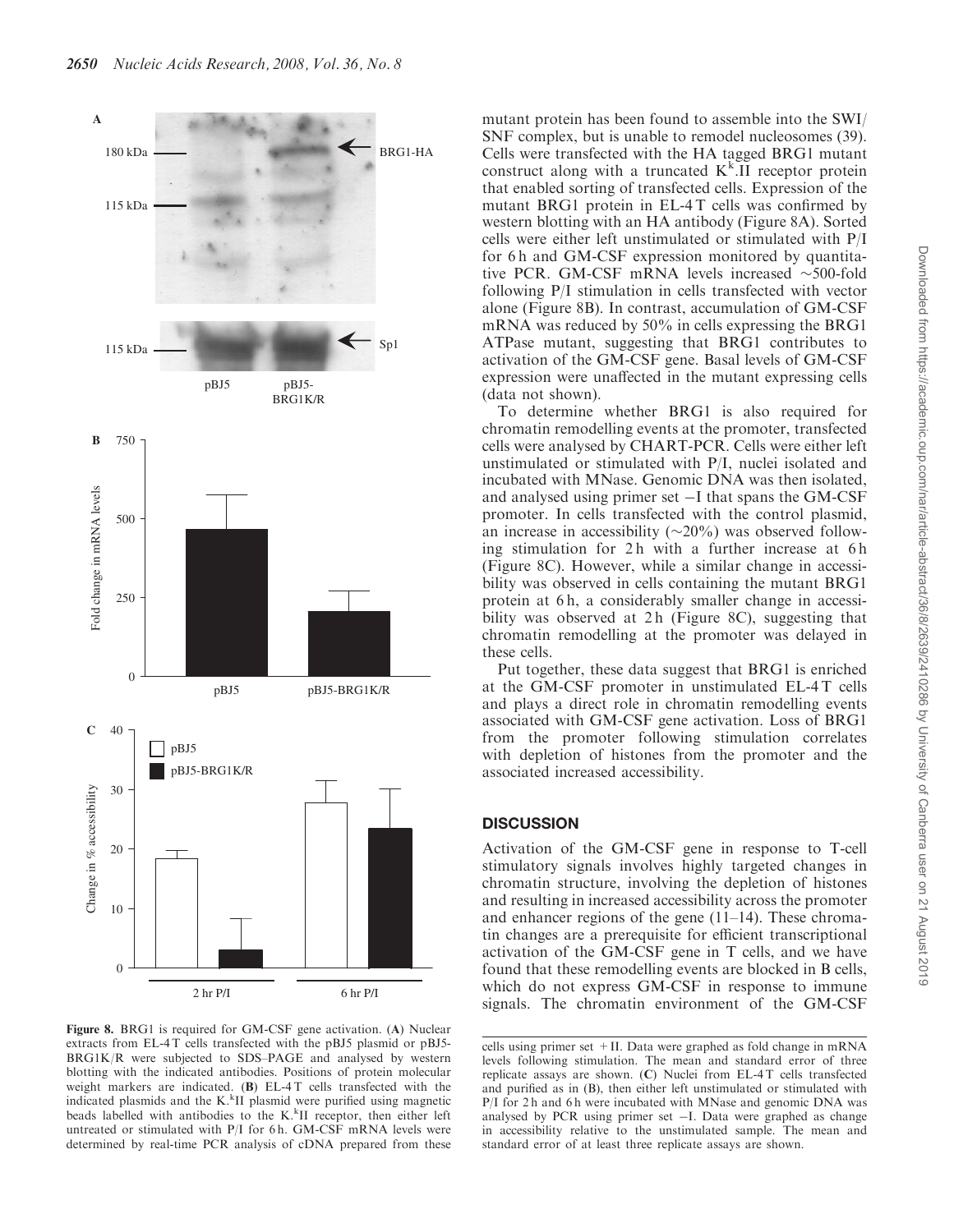promoter is differentially marked in T cells compared to B cells, and this appears to at least partially dictate the ability of the gene promoter to respond to immune stimuli. The GM-CSF promoter is specifically marked in uninduced T cells by increased histone acetylation and enrichment of the chromatin remodeller BRG1, and these marks contribute to the ability of the GM-CSF promoter to undergo chromatin remodelling in response to immune signalling.

We found that the methylation status of two CpG sites located up and downstream from the transcription start site did not correlate with the response of the gene. Furthermore, demethylation of the CpG site in the GM-CSF promoter in B cells by azaC treatment was not sufficient to render the gene responsive to activating signals and this is likely to be due to the fact that demethylation of the promoter is not sufficient to relieve the block in chromatin remodelling of the promoter (data not shown). However, azaC treatment augmented GM-CSF mRNA expression once the block in chromatin remodelling had been relieved by TSA treatment. While it is possible that azaC is indirectly affecting GM-CSF gene expression, the data presented are also consistent with a model in which methylation of the promoter CpG site inhibits binding of transcription factors to the gene promoter, and therefore inhibits transcriptional activation of the GM-CSF gene, subsequent to promoter remodelling. This is supported by data demonstrating that a methylated reporter construct cannot be activated, but further studies are required to investigate whether methylation of the CpG site in the promoter affects transcription factor binding, particularly at the Sp1 site which contains the methylated CpG. It should also be noted, however, that the luciferase gene has a 5-fold higher density of CpG sequences than the GM-CSF gene, and this density of methylation may itself be sufficient to block activation of a methylated reporter gene plasmid.

Recent studies have demonstrated that chromatin remodelling events that occur at the GM-CSF promoter in response to immune signals involve the depletion of histones from the promoter region. Similar histone eviction has also been described at the IL-2 gene promoter following T-cell activation (13) and at the yeast Pho5 and Pho8 promoters (29,30,38,40). In the case of both Pho5 and Pho8, histone eviction was preceded by a transient increase in histone acetylation and stimulation-driven increases in histone acetylation have been found to accompany activation of a number of other inducible genes (25,28,29). However, such increases in acetylation were not observed at the GM-CSF promoter in response to activation. Instead, the GM-CSF promoter already has a relatively high degree of histone acetylation in uninduced T cells compared to regions upstream or downstream to the promoter or compared to the GM-CSF promoter in B cells. This basal enrichment of histone acetylation in uninduced T cells may generate an activation competent environment at the GM-CSF promoter and obviate the need for stimulation-induced increases in acetylation. In support of this, artificially increasing histone acetylation levels at the GM-CSF promoter in T cells resulted in more rapid chromatin remodelling of the promoter and enhanced GM-CSF mRNA expression. More importantly, treatment of B cells with the histone deacetylase inhibitor TSA relieved the block in chromatin remodelling at the GM-CSF promoter, enabling promoter activation in response to stimulatory signals. Thus, we would speculate that unlike many other inducible genes the GM-CSF promoter does not become hyperacetylated following activation, but rather needs to be constitutively acetylated to respond to P/I activation signals.

The SWI/SNF complex has been implicated in displacement of nucleosomes at the yeast Pho5 and Pho8 genes. Nucleosome remodelling is inhibited at the Pho8 promoter and significantly delayed at the Pho5 promoter in yeast strains in which the SWI/SNF ATPase snf2 is mutated (26,27,41). Such a role for the SWI/SNF complex is also supported by in vitro experiments demonstrating that the SWI/SNF complex can displace histone octamers in trans, although this is less efficient than histone sliding (42). Our finding that chromatin remodelling at the GM-CSF promoter is dependent on BRG1 also implicates the SWI/SNF remodelling complex in histone loss at the GM-CSF promoter. We found that chromatin remodelling events across the promoter were impaired, but not completely inhibited in the presence of a BRG1 ATPase mutant. This may be because wild-type BRG1 protein is still present in these cells, and not completely competed by the BRG1 mutant, or may reflect the fact that remodelling can still occur, although less efficiently in the absence of BRG1. A similar situation exists at the Pho5 promoter where the SWI/SNF complex is required for efficient histone eviction, but remodelling can still occur in the absence of the core SNF2 component (43) and has led to the suggestion that an alternative, although less efficient, eviction mechanism is operating in these circumstances.

The SWI/SNF complex has been implicated in chromatin remodelling events required for activation of a range of genes (23,24,44), however in such studies, BRG1 has generally been found to be recruited to the gene promoters in response to stimulatory signals, consistent with a model in which the SWI/SNF complex is recruited to gene promoters through DNA bound transcription factors. In contrast, we observed that BRG1 was constitutively associated with the GM-CSF promoter in uninduced T cells and then lost from the promoter concomitant with histone loss in response to T-cell activation. This raises the question of how the BRG1 protein is specifically enriched at the GM-CSF promoter in uninduced EL-4 T cells. BRG1 contains a bromodomain which can interact with acetylated histones (45) and its recruitment to the IFN $\beta$  enhancer as well as the Pho5 and Pho8 promoters is facilitated by histone acetylation (25,29,46). It is possible, therefore, that BRG1 is constitutively recruited to the GM-CSF promoter via histone acetylation. In support of this model, enrichment of both acetylated histones and BRG1 was observed at the GM-CSF promoter in uninduced T cells but not B cells. Furthermore, increasing GM-CSF promoter acetylation in T cells by TSA treatment resulted in an associated increase in BRG1 levels at the promoter. However, it is likely, that BRG1 requires the presence of a constitutive transcription factor(s) acting together with higher levels of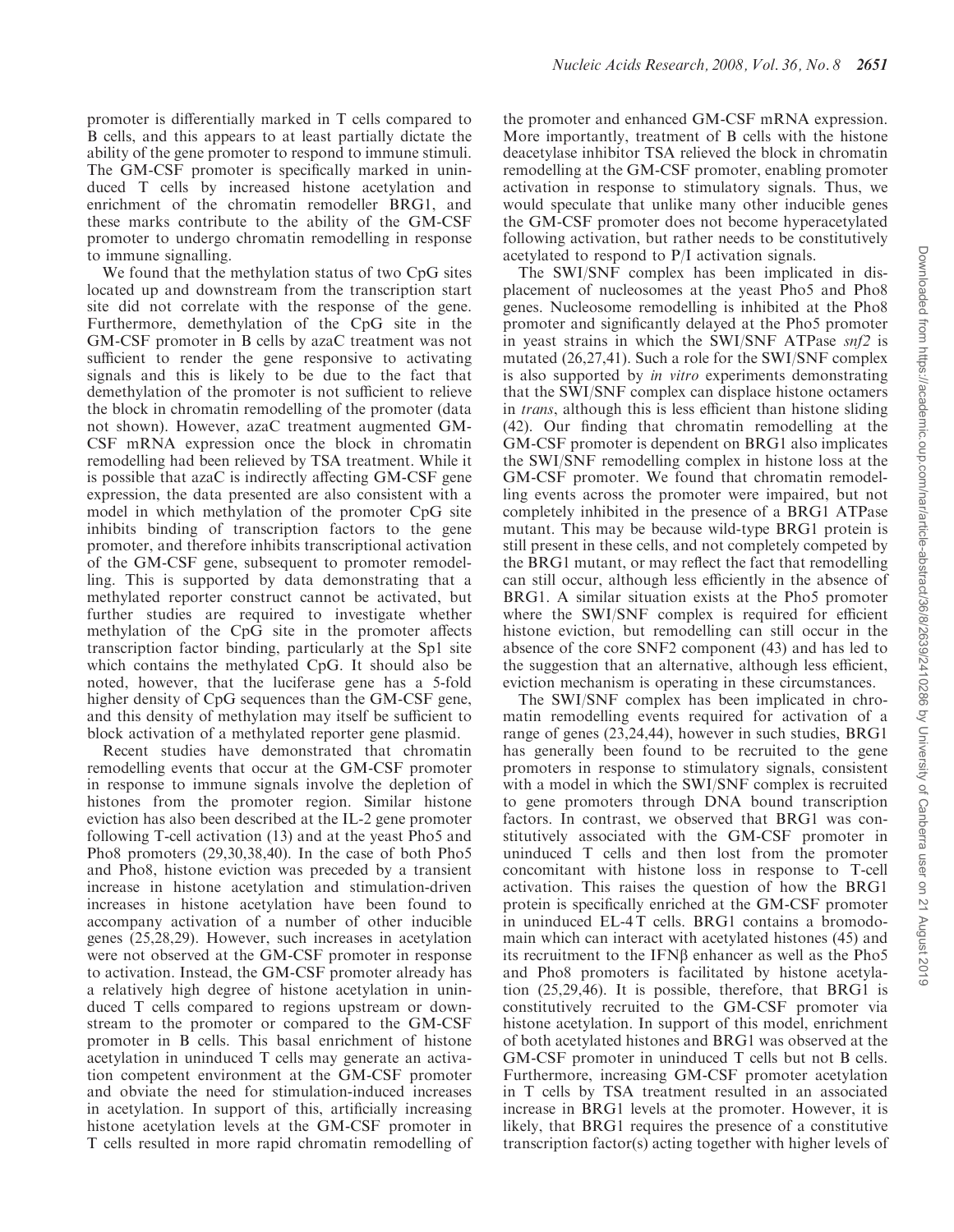acetylation, for recruitment to the promoter in uninduced T cells because increasing histone acetylation levels was not sufficient to increase BRG1 levels at a distal region of the gene. The nature of such factors remains to be determined. It should be noted that these findings are in contrast to our previous in vitro studies, which demonstrated stimulation-induced recruitment of BRG1 to a GM-CSF template (11), however this previous study used naked DNA templates and therefore was not able to take into account interactions between chromatin and BRG1.

The data presented here are consistent with a model in which the SWI/SNF complex is poised at the GM-CSF promoter in uninduced T cells and this together with histone acetylation generates a chromatin environment which is conducive to rapid remodelling and gene activation in response to the appropriate cellular signals. Along this line, analysis of the yeast GAL1 gene demonstrated that more rapid gene induction was achieved in situations when the SWI/SNF complex is already poised at the gene promoter (47).

It is becoming apparent that activation of inducible genes in response to stimulatory signals involves a series of precisely orchestrated events aimed at remodelling nucleosomes positioned over the promoter so that transcription can occur. Activation of the GM-CSF gene occurs relatively rapidly in response to immune signals, but cannot be induced in B cells by these same signals. We propose that this is because the gene promoter is specifically poised for remodelling in T cells by high basal levels of histone acetylation and the constitutive recruitment of the SWI/SNF complex, which create an environment conducive to gene activation. These data demonstrate that the epigenetic status of the GM-CSF promoter varies between cell types and dictates its potential for activation.

# ACKNOWLEDGEMENTS

We thank Dr P Cockerill for GM-CSF plasmids, Dr G Crabtree for BRG1 plasmids and Shannon Ray and Lina Ma for technical assistance. This work was funded by National Health and Medical Research Council, Australia (302202 to A.F.H. and M.F.S); Royal Hobart Hospital Research Foundation (to A.F.H). Funding to pay the Open Access publication charges for this article was provided by the NHMRC, Australia.

Conflict of interest statement. None declared.

# REFERENCES

- 1. Gasson,J.C., Baldwin,G.C., Sakamoto,K.M. and DiPersio,J.F. (1990) The biology of human granulocyte-macrophage colonystimulating factor (GM-CSF). Prog. Clin. Biol. Res., 352, 375-384.
- 2. Holloway,A.F., Rao,S. and Shannon,M.F. (2002) Regulation of cytokine gene transcription in the immune system. Mol. Immunol., 38, 567–580.
- 3. Smale,S.T. and Fisher,A.G. (2002) Chromatin structure and gene regulation in the immune system. Annu. Rev. Immunol., 20, 427-462.
- 4. Li,B., Carey,M. and Workman,J.L. (2007) The role of chromatin during transcription. Cell, 128, 707-719.
- 5. Cockerill,P.N., Shannon,M.F., Bert,A.G., Ryan,G.R. and Vadas,M.A. (1993) The granulocyte-macrophage colony-stimulating

factor/interleukin 3 locus is regulated by an inducible cyclosporin A-sensitive enhancer. Proc. Natl Acad. Sci. USA, 90, 2466–2470.

- 6. Siebenlist,U., Durand,D.B., Bressler,P., Holbrook,N.J., Norris,C.A., Kamoun,M., Kant,J.A. and Crabtree,G.R. (1986) Promoter region of interleukin-2 gene undergoes chromatin structure changes and confers inducibility on chloramphenicol acetyltransferase gene during activation of T cells. Mol. Cell. Biol., 6, 3042–3049.
- 7. Ward,S.B., Hernandez-Hoyos,G., Chen,F., Waterman,M., Reeves,R. and Rothenberg,E.V. (1998) Chromatin remodeling of the interleukin-2 gene: distinct alterations in the proximal versus distal enhancer regions. Nucleic Acids Res., 26, 2923–2934.
- 8. Cockerill,P.N., Bert,A.G., Roberts,D. and Vadas,M.A. (1999) The human granulocyte-macrophage colony-stimulating factor gene is autonomously regulated in vivo by an inducible tissue-specific enhancer. Proc. Natl Acad. Sci. USA, 96, 15097-15102.
- 9. Rao,S., Procko,E. and Shannon,M.F. (2001) Chromatin remodeling, measured by a novel real-time polymerase chain reaction assay, across the proximal promoter region of the IL-2 gene. J. Immunol., 167, 4494–4503.
- 10. Attema,J.L., Reeves,R., Murray,V., Levichkin,I., Temple,M.D., Tremethick,D.J. and Shannon,M.F. (2002) The human IL-2 gene promoter can assemble a positioned nucleosome that becomes remodeled upon T cell activation. J. Immunol., 169, 2466–2476.
- 11. Holloway,A.F., Rao,S., Chen,X. and Shannon,M.F. (2003) Changes in chromatin accessibility across the GM-CSF promoter upon T cell activation are dependent on nuclear factor kappaB proteins. J. Exp. Med., 197, 413–423.
- 12. Johnson,B.V., Bert,A.G., Ryan,G.R., Condina,A. and Cockerill,P.N. (2004) Granulocyte-macrophage colony-stimulating factor enhancer activation requires cooperation between NFAT and AP-1 elements and is associated with extensive nucleosome reorganization. Mol. Cell. Biol., 24, 7914-7930.
- 13. Chen,X., Wang,J., Woltring,D., Gerondakis,S. and Shannon,M.F. (2005) Histone dynamics on the interleukin-2 gene in response to T-cell activation. Mol. Cell. Biol., 25, 3209–3219.
- 14. Bert,A.G., Johnson,B.V., Baxter,E.W. and Cockerill,P.N. (2007) A modular enhancer is differentially regulated by GATA and NFAT elements that direct different tissue-specific patterns of nucleosome positioning and inducible chromatin remodeling. Mol. Cell. Biol., 27, 2870–2885.
- 15. Peterson,C.L. and Laniel,M.A. (2004) Histones and histone modifications. Curr. Biol., 14, R546–R551.
- 16. Jenuwein,T. and Allis,C.D. (2001) Translating the histone code. Science, 293, 1074–1080.
- 17. Avni,O., Lee,D., Macian,F., Szabo,S.J., Glimcher,L.H. and Rao,A. (2002) T(H) cell differentiation is accompanied by dynamic changes in histone acetylation of cytokine genes. Nat. Immunol., 3, 643–651.
- 18. Su,R.C., Brown,K.E., Saaber,S., Fisher,A.G., Merkenschlager,M. and Smale,S.T. (2004) Dynamic assembly of silent chromatin during thymocyte maturation. Nat. Genet., 36, 502-506.
- 19. Schubeler,D., MacAlpine,D.M., Scalzo,D., Wirbelauer,C., Kooperberg,C., van Leeuwen,F., Gottschling,D.E., O'Neill,L.P., Turner, B.M., Delrow, J. et al. (2004) The histone modification pattern of active genes revealed through genome-wide chromatin analysis of a higher eukaryote. Genes Dev., 18, 1263–1271.
- 20. Roh,T.Y., Cuddapah,S. and Zhao,K. (2005) Active chromatin domains are defined by acetylation islands revealed by genome-wide mapping. Genes Dev., 19, 542–552.
- 21. Millar,C.B. and Grunstein,M. (2006) Genome-wide patterns of histone modifications in yeast. Nat. Rev. Mol. Cell. Biol., 7, 657–666.
- 22. Becker,P.B. and Horz,W. (2002) ATP-dependent nucleosome remodeling. Annu. Rev. Biochem., 71, 247–273.
- 23. de la Serna,I.L., Ohkawa,Y., Berkes,C.A., Bergstrom,D.A., Dacwag,C.S., Tapscott,S.J. and Imbalzano,A.N. (2005) MyoD targets chromatin remodeling complexes to the myogenin locus prior to forming a stable DNA-bound complex. Mol. Cell. Biol., 25, 3997–4009.
- 24. Ramirez-Carrozzi,V.R., Nazarian,A.A., Li,C.C., Gore,S.L., Sridharan,R., Imbalzano,A.N. and Smale,S.T. (2006) Selective and antagonistic functions of SWI/SNF and Mi-2beta nucleosome remodeling complexes during an inflammatory response. Genes Dev., 20, 282–296.